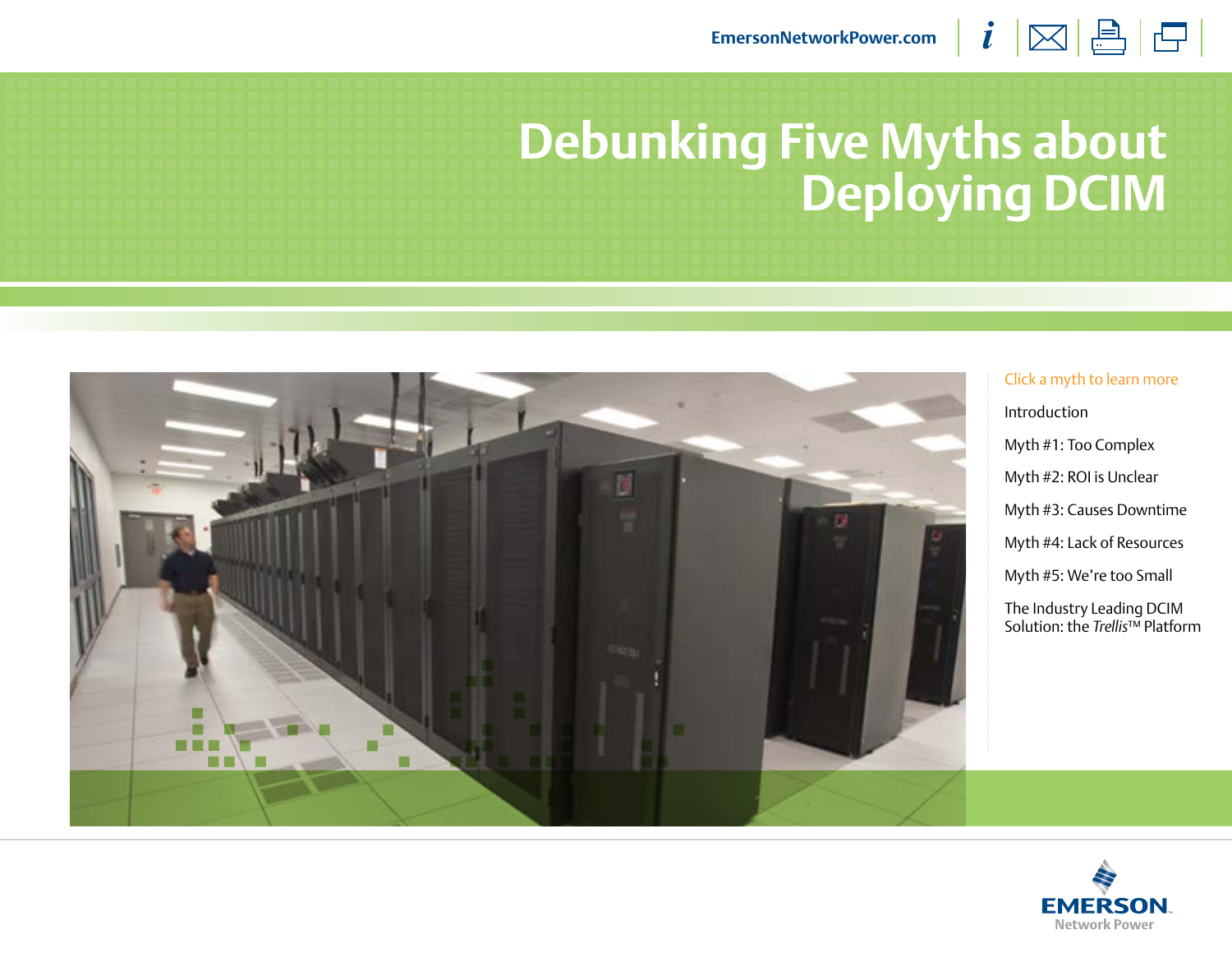## <span id="page-1-0"></span>**IIII** Introduction

Today's data centers are complex and require robust tools to improve and simplify management. A data center infrastructure management (DCIM) solution can provide the visibility and simplification data centers require.

The benefits of DCIM include enhanced efficiency, higher availability, faster equipment deployment and increased productivity. But deploying any new management solution can generate concerns about the cost and ROI, and the impact of the deployment on existing operations.

If left unaddressed these concerns can delay critical decisions and keep the business from experiencing the benefits of new technology.

This eBook presents five myths about DCIM deployment that have been circulating in the market and contrasts those myths with the reality based on today's DCIM technology and user experience.

### **Benefits of DCIM**

- **Higher availability**
- **Improved Efficiency**
- Simplified management
- **Increased productivity**
- **Faster equipment deployment**
- More accurate planning for the business

### Introduction

[Myth #1](#page-2-0): [Too Complex](#page-2-0) [Myth #2](#page-3-0): [ROI is Unclear](#page-3-0) [Myth #3](#page-4-0): [Causes Downtime](#page-4-0)

 $i \boxtimes \boxplus \boxminus$ 

[Myth #4](#page-5-0): [Lack of Resources](#page-5-0)

[Myth #5](#page-6-0): [We're too Small](#page-6-0)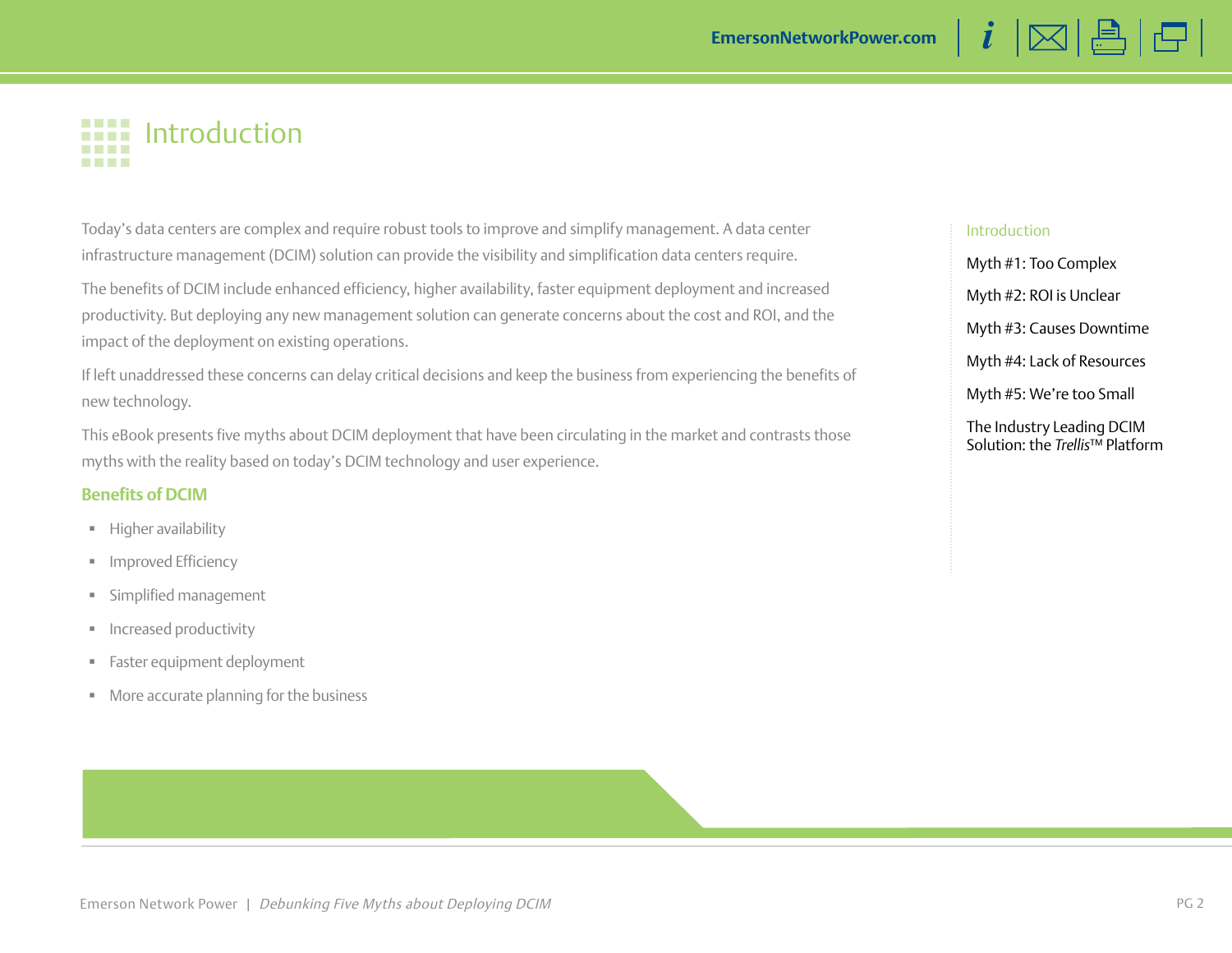## <span id="page-2-0"></span>Myth #1: A DCIM deployment is complex and takes too **HILE** Myth #1: A DCIM deployment is a long to get up and running

Today's data center operators are struggling with complexity. The environments they manage have grown exponentially more complex in the last ten years. If they believe a DCIM deployment will create complexity, even in the short term, there will be resistance.

No one needs a complex, massive implementation project that consumes the entire data center and takes way too long. Instead, organizations should approach a DCIM deployment in phases. By prioritizing needs, you can create a phased approach to implementation that addresses all the operational areas of the data center over time. The result is a series of smaller projects that require minimal time and investment.

This modular deployment approach creates an opportunity to address the most pressing issues in the short term and prove value from the solution. It also assures you have a plan for improving other areas in the data center over time and with a single integrated solution.

### **Data center issues DCIM can address**

- Power management
- **Capacity planning**
- **In Itsue outage and resolution**
- Planning and workflow

**REALITY: Modular product architectures, proper planning, and proven services methodologies deliver a rapid, lower-risk, successful DCIM deployment often in just a few weeks.**

### [Introduction](#page-1-0)

Myth #1: Too Complex

[Myth #2](#page-3-0): [ROI is Unclear](#page-3-0)

[Myth #3](#page-4-0): [Causes Downtime](#page-4-0)

 $i \boxtimes \boxplus \boxminus$ 

[Myth #4](#page-5-0): [Lack of Resources](#page-5-0)

[Myth #5](#page-6-0): [We're too Small](#page-6-0)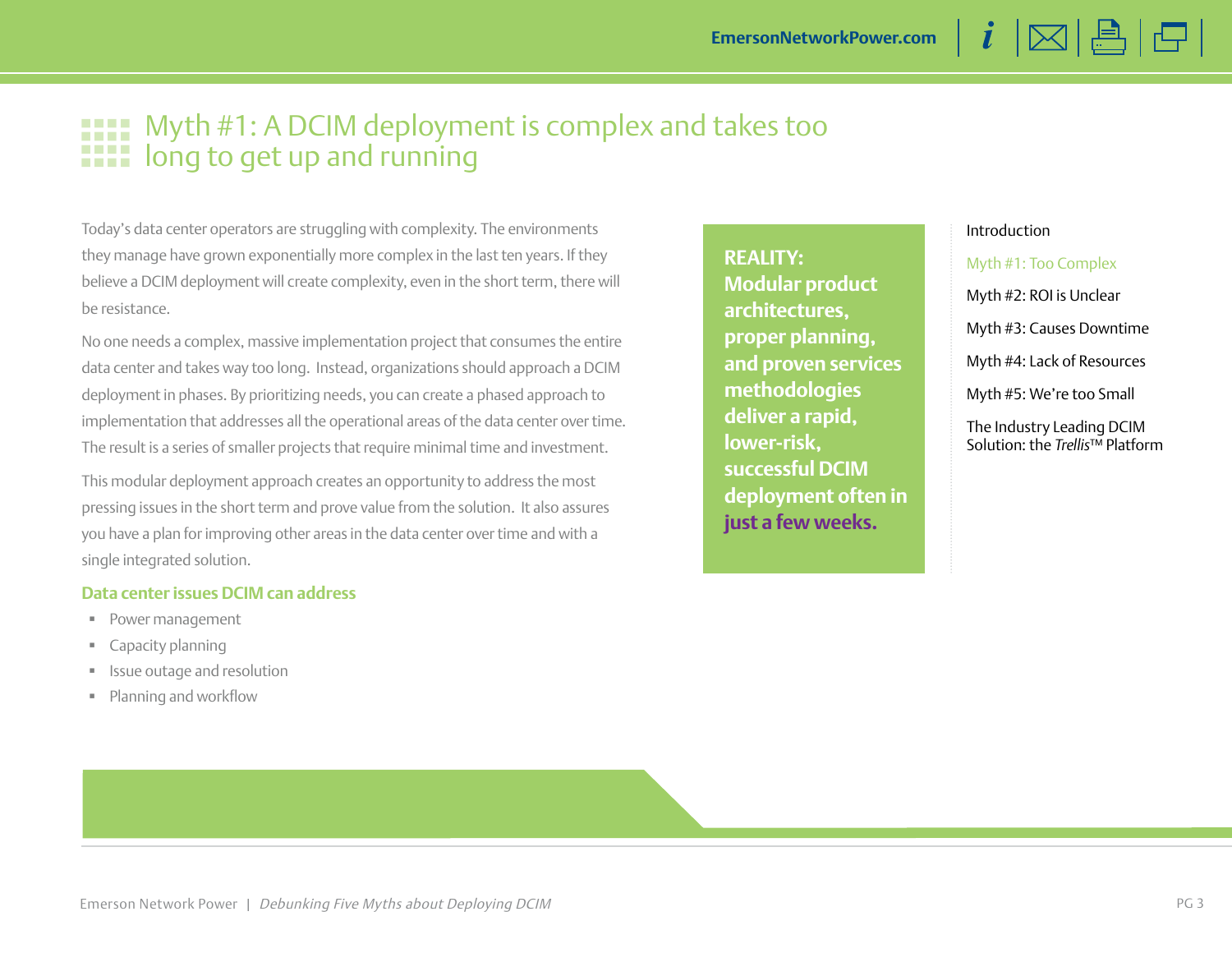<span id="page-3-0"></span>

DCIM hasn't been around as long as other solutions such as sales force automation or CRM. Those solutions faced the skepticism that DCIM is now facing, but over time have more than proven their value. DCIM is no different.

### **DCIM is already driving clear ROI and value.**

Recently, Forrester Research published the Total Economic Impact Study of an Emerson DCIM customer, a Global Bank. The study detailed the benefits and ROI the bank had achieved from deploying DCIM.

### **The Results:**

- 100% ROI over 3 years
- More than \$1.6 million in total benefits in 3 years
- Increased availability 20 hours per year contributing over \$1.2m in value over 3 years

Learn more about the ROI and Results a Global Bank experience with DCIM

Read the complete report please [click here](http://go.emersonnetworkpower.com/tei)

**REALITY: DCIM systems are generating millions in real savings and delivering ROIs of less than 36 months.**

[Introduction](#page-1-0)

[Myth #1](#page-2-0): [Too Complex](#page-2-0)

Myth #2: ROI is Unclear

[Myth #3](#page-4-0): [Causes Downtime](#page-4-0)

 $i \boxtimes \Box \boxminus$ 

[Myth #4](#page-5-0): [Lack of Resources](#page-5-0)

[Myth #5](#page-6-0): [We're too Small](#page-6-0)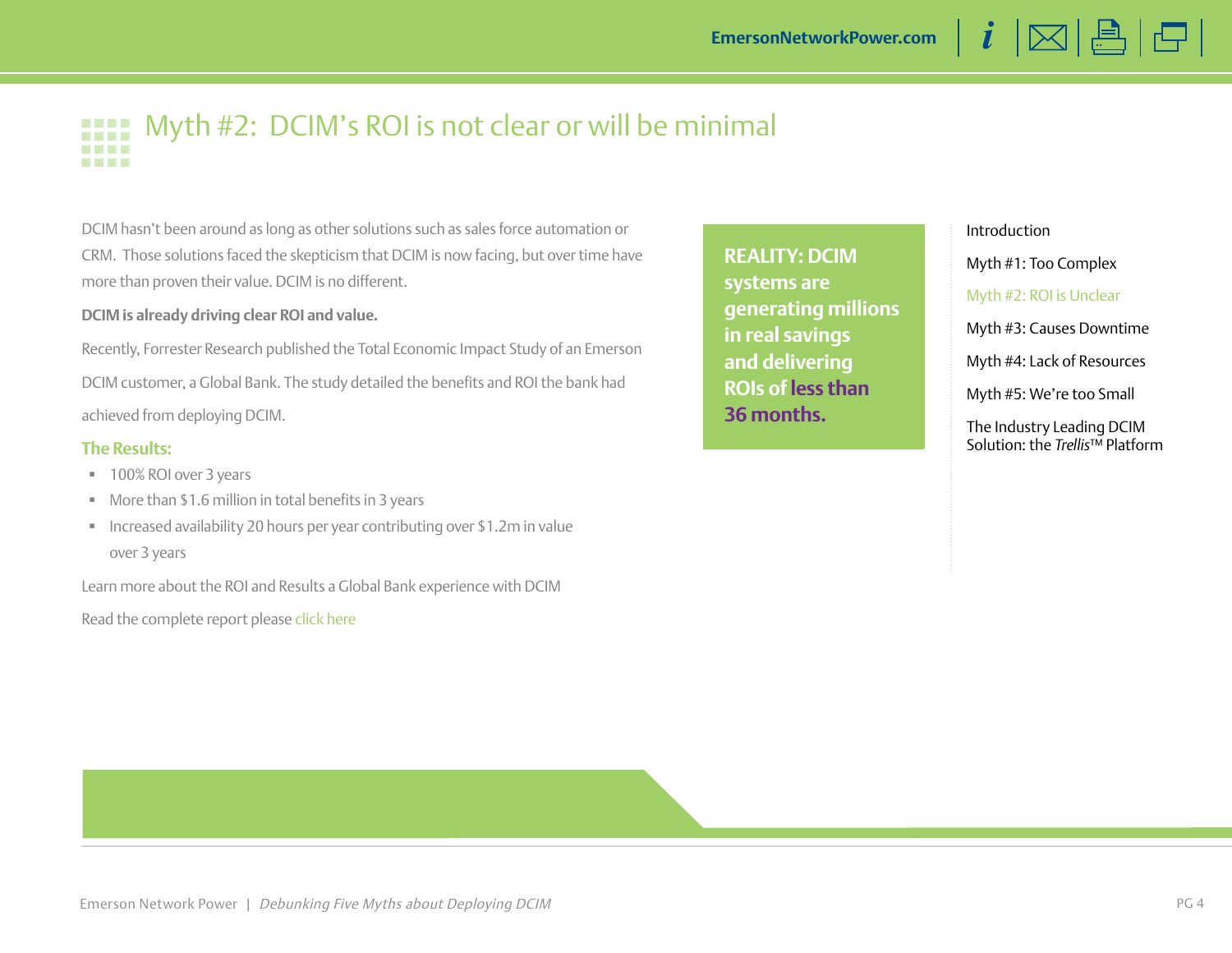### <span id="page-4-0"></span>Myth #3: A DCIM deployment will impact the day-to-day **THE Myth #3: A DCIM deployment**<br>**THE operations of the data center**

Most IT professionals have seen enterprise technology deployments that created significant business disruption, incurring the wrath of executives and alienating the target beneficiaries of the application.

It's not surprising that those responsible for data center operations are worried that an application that promises visibility across data center systems might actually disrupt the operation of those systems. And, in today's digital economy, almost no business can withstand a disruption to the data center.

However, DCIM systems, such as Emerson's *Trellis*™ platform, were developed by organizations that have been in the business of keeping data centers running as long as there have been data centers. These organizations understand better than anybody the imperative around data center availability. They have developed technology platforms that can be deployed without impacting operations.

### **Keys to Effective DCIM Deployment**

- 1. Define your primary objective and focus the initial deployment on that objective
- 2. Choose a solution that is designed with built-in scalability
- 3. Confirm the interoperability of the chosen solution with IT and infrastructure systems
- 4. Work with an organization with a mature global service organization with proven DCIM experience

**REALITY: The typical amount of downtime associated with a full-featured DCIM deployment is zero hours.**

### [Introduction](#page-1-0)

[Myth #1](#page-2-0): [Too Complex](#page-2-0)

[Myth #2](#page-3-0): [ROI is Unclear](#page-3-0)

Myth #3: Causes Downtime

 $i \boxtimes \boxplus \boxminus$ 

[Myth #4](#page-5-0): [Lack of Resources](#page-5-0)

[Myth #5](#page-6-0): [We're too Small](#page-6-0)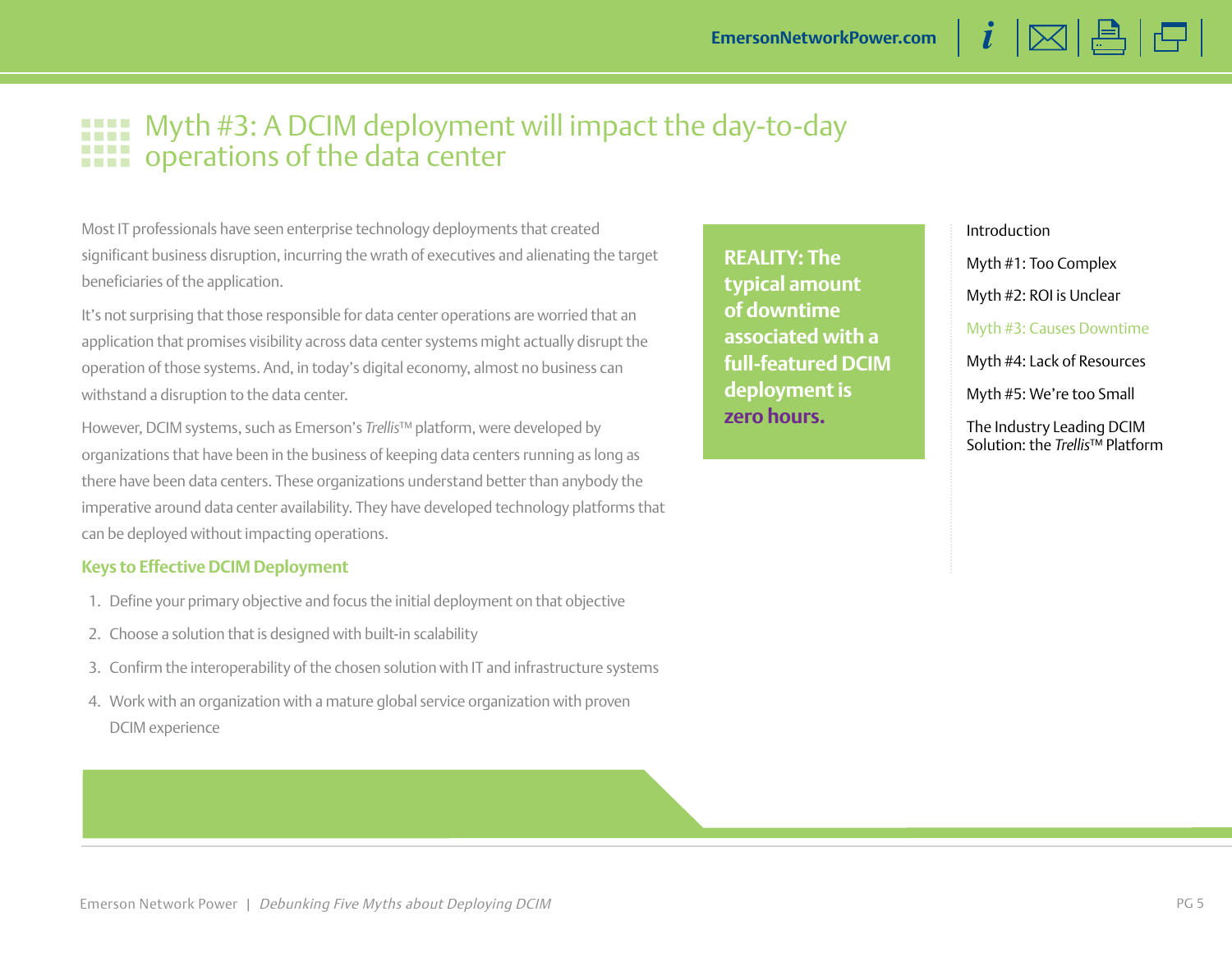### <span id="page-5-0"></span>Myth #4: The resources required are extensive and we do not have them in-house

A good DCIM solution is an easy one to use. Inherently, organizations may not have staff who know how to deploy and maintain this type of software. However, advanced DCIM solutions like the Trellis™ platform install quickly and have advanced user interfaces. Data center staff can quickly learn and use the solution as their primary data center management tool.

When skills are required outside an organizations capabilities, simplified services engagements and training are available from experienced staff to accelerate user value and adoption.

### **Resource considerations**

- DCIM user adoption should include role-focused training aligned with their business and other IT systems
- Assure a DCIM vendor has a simplified installations and solution delivery
- Robust DCIM solutions feature advanced graphics and UI for ease of use

**REALITY: It's simpler than you think. Intuitive design and an experienced services team make DCIM solutions easy to implement and use.**

### [Introduction](#page-1-0)

[Myth #1](#page-2-0): [Too Complex](#page-2-0)

[Myth #2](#page-3-0): [ROI is Unclear](#page-3-0)

[Myth #3](#page-4-0): [Causes Downtime](#page-4-0)

 $i \boxtimes \boxplus \boxminus$ 

Myth #4: Lack of Resources

[Myth #5](#page-6-0): [We're too Small](#page-6-0)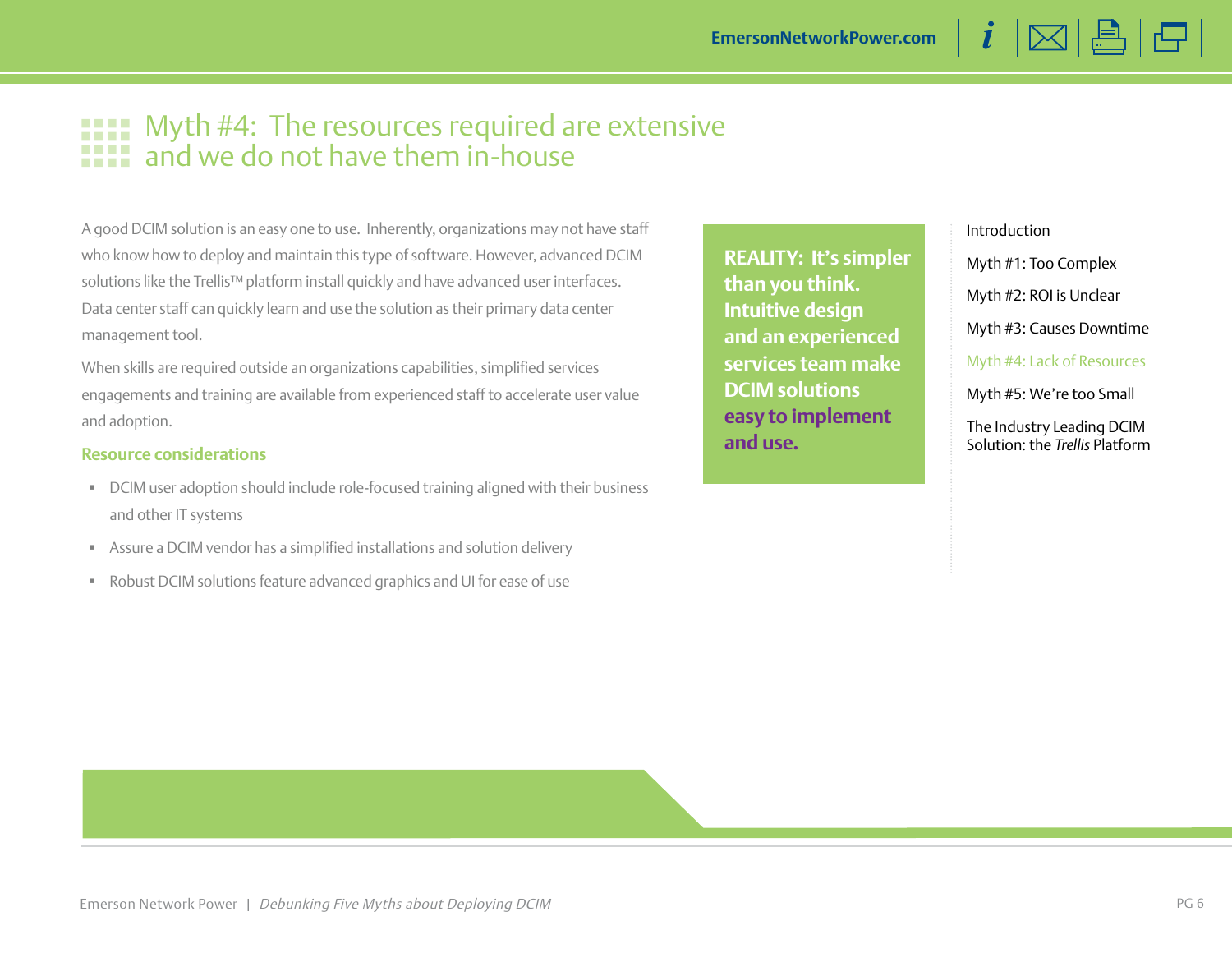### <span id="page-6-0"></span>Myth #5: DCIM is only needed by the m **1111** largest, most complex data centers

Almost every organization is looking to improve operations, increase efficiency and enable the business for growth and transformation.

DCIM is no longer a niche or early adopter solution. Scalable, modular DCIM solutions can address the challenges of a wide range of data centers and help them:

- **IMPROVE VISIBILITY WITH ACCUTATE, timely data**
- Gain control of operations
- **Increase availability and efficiency**
- **Improve planning**

### **Signs a Data Center Needs DCIM**

- **Inability to plan capacity of space and cooling**
- Frequent outages (more than one every other year) are disrupting operations
- Equipment utilization rates are lower than desired
- No way to determine impact of equipment adds or changes on existing systems
- **EXEC** Limited ability to plan for future requirements

**Reality: Every data center can recognize significant value from a DCIM solution specifically aligned with their business and IT needs.**

#### [Introduction](#page-1-0)

[Myth #1](#page-2-0): [Too Complex](#page-2-0)

[Myth #2](#page-3-0): [ROI is Unclear](#page-3-0)

[Myth #3](#page-4-0): [Causes Downtime](#page-4-0)

 $i \boxtimes \boxplus \boxminus$ 

[Myth #4](#page-5-0): [Lack of Resources](#page-5-0)

Myth #5: We're too Small